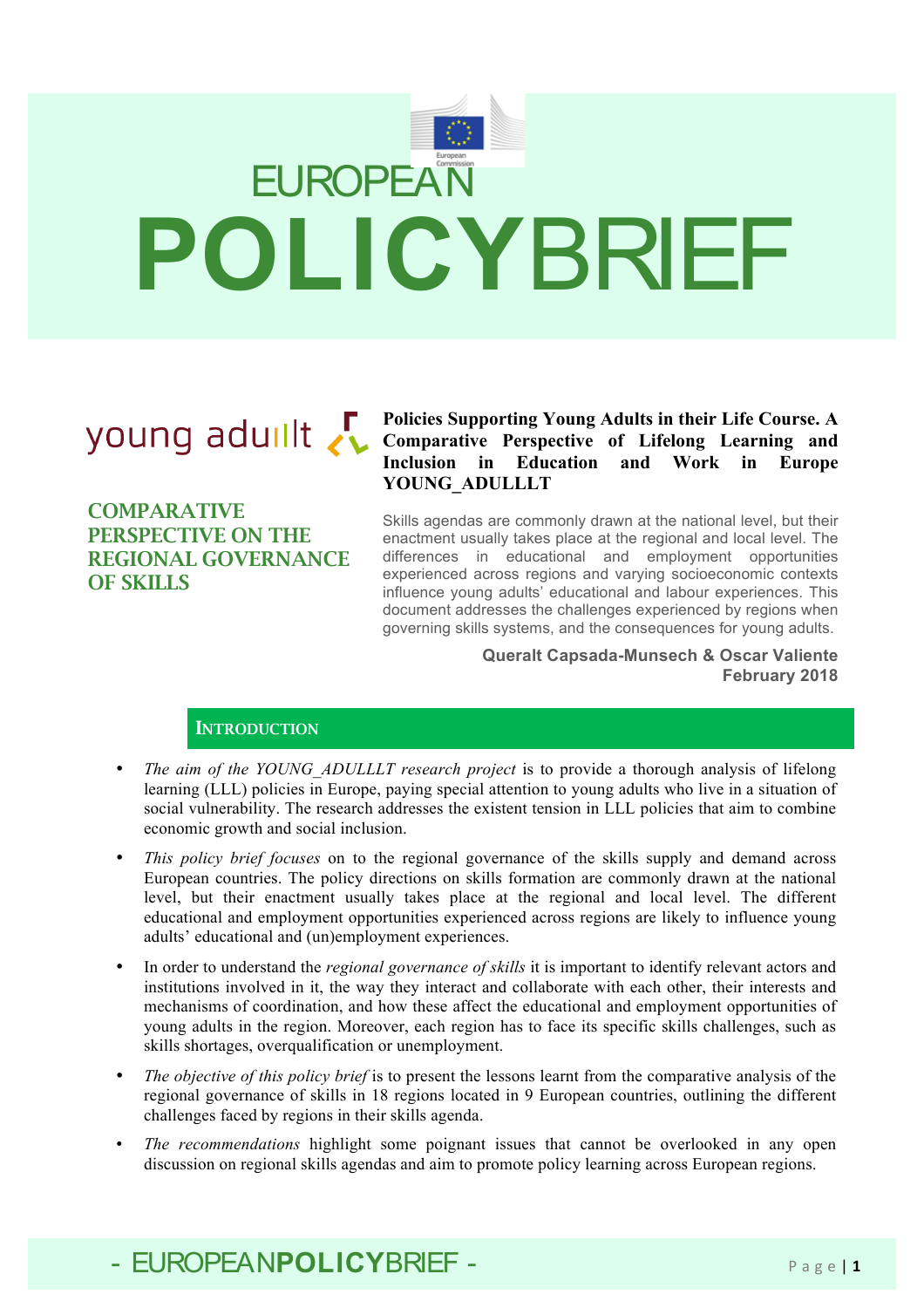### EVIDENCE AND ANALYSIS

*The comparison of the regional governance of skills* in the 18 regions under study

corresponding to 9 European countries*—*has been based on four main points: 1) the actors and

institutions involved in the governance; 2) their degree of involvement and commitment with Vocational Education and Training (VET) systems (e.g. funding and provision); 3) the levels and mechanisms of coordination among actors to govern the region; and 4) the regional socioeconomic context and relevant skills (mis)matches. These have been identified as the main factors constituting the *regional skills ecology*.



### **1) Actors and institutions:**

§ A comparative approach across regions shows that the main similarity refers to the presence and direct influence of national institutions in the region. Similarities can also be drawn between regions within the same countries, as most of them present

the same *—* or fairly similar *—* formal actors involved in the regional

governance of skills.

• In most regions there is at least one institution mediating the supply and demand of skills formation, although with different degrees of involvement and action. Most regions also present an institution that aims at smoothing the relationship between the supply and demand of skills in the labour market. Similarly, most regions institutionally link the relevance of skills formation in the region to the labour market needs. A series of regional challenges – which are discussed later on – can be identified in these three key points where institutional arrangements are considered to mediate different parts of the regional skills system.

#### **2) Commitment to VET:**

- § Across most countries, the institutions and coordination mechanisms with regards to the VET system are established at the national level and enacted at the regional one. Most countries have stressed the high public commitment to skills formation, mainly based on the provision and funding of VET. Several countries have pointed out the relevance of European Social Funding (ESF) to support VET and other employability courses in the regions.
- § Despite the relevance of VET and apprenticeship policies across countries, the degree of employers' involvement in VET is low in most of them, Austria and Germany being the exceptions. In most cases employers only contribute to the provision of VET if no extra direct costs are to be assumed on their part. However, some countries have pointed out the variation of employers' involvement across sectors.

### **3) Levels and mechanisms of coordination:**

- There is certainly some variation across regions on the degree of decentralisation, although within countries it remains stable. The extent to which the steering and value of skills comes from a public or a market perspective is more controversial.
- The mechanisms of coordination at the regional level, between the education and training system and the existing firms, vary widely across countries. While Austria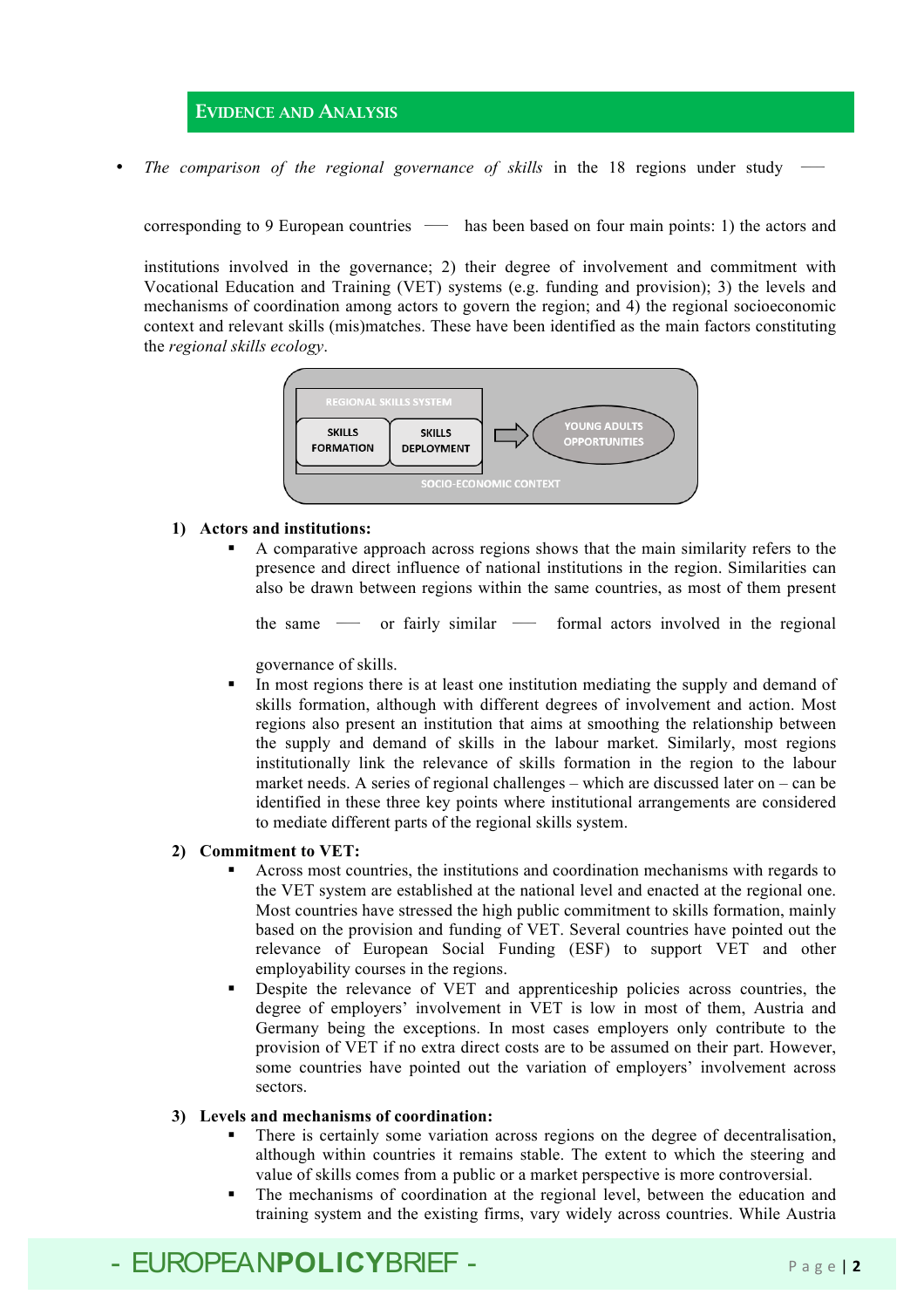and Germany *—* and to a lesser extent Finland *—* base their overall

coordination in institutional arrangement, in Bulgaria, Croatia, Italy and Portugal institutional coordination is project-based. Scotland and Spain tend to do it based on providing information to address market failures.

### **4) Social and functional skills mis(matches):**

- § Regions experience a range of different types of skills (mis)matches. Several regions are affected by skills shortages, either in specific sectors of the economy, for specific educational levels or during different seasons of the year. In some cases these skills shortages are more related to the employability of youths, while in other cases these are more related to the unattractive working conditions and salaries of the jobs available.
- § Skills surplus is another of the mismatches affecting several regions. In some cases this translates into unemployment (e.g. in Croatia), whereas in others it turns into overqualification (e.g. in Bulgaria and Spain). Skills equilibrium at the low and high level is experienced to a larger extent in regions with a predominant urban area (e.g. Bremen, Glasgow, Milan and Vienna).
- § Low-skilled youths in urban regions are the ones facing more difficult educational and employment trajectories and are usually trapped in unemployment or low skills equilibrium. In many cases it is strongly related to young people's social background, especially in countries with educational pathways leading to dead ends or limited funding for VET.
- Youth from an immigrant background or belonging to ethnic minorities are more affected by unemployment, overqualification and low skilled equilibrium in several regions. The social groups most affected by unemployment vary widely across regions, being in some cases higher educated youths, low skilled women or youths with immigrant background or belonging to an ethnic minority.
- *The formal enactment of the national structures at the regional level* can be considered fairly stable across regions. However, the actual functioning of these institutions, the relationship between actors involved in the skills system, and the influence of these interactions on young adults' lives are very much influenced by the structural and contextual regional factors.
- *A set of regional challenges* perceived by key regional actors interviewed have been identified. These can be classified in three groups which refer to key transition: 1) in the lifelong learning system; 2) from education to work; and 3) the relevance of skills formation for regional labour market needs.



1) *The transitions within the lifelong learning system* is where less overall challenges have been encountered. In some countries the main threat refers to rigid educational pathways leading to dead ends, which becomes a trap for skills upgrading for the most disadvantaged youths. The role of European Social Funding (ESF) has been mentioned as a very relevant source of funding for several regions, but the question remains as to what extent regions should be dependent on European funding or be able to sustain themselves in the long term.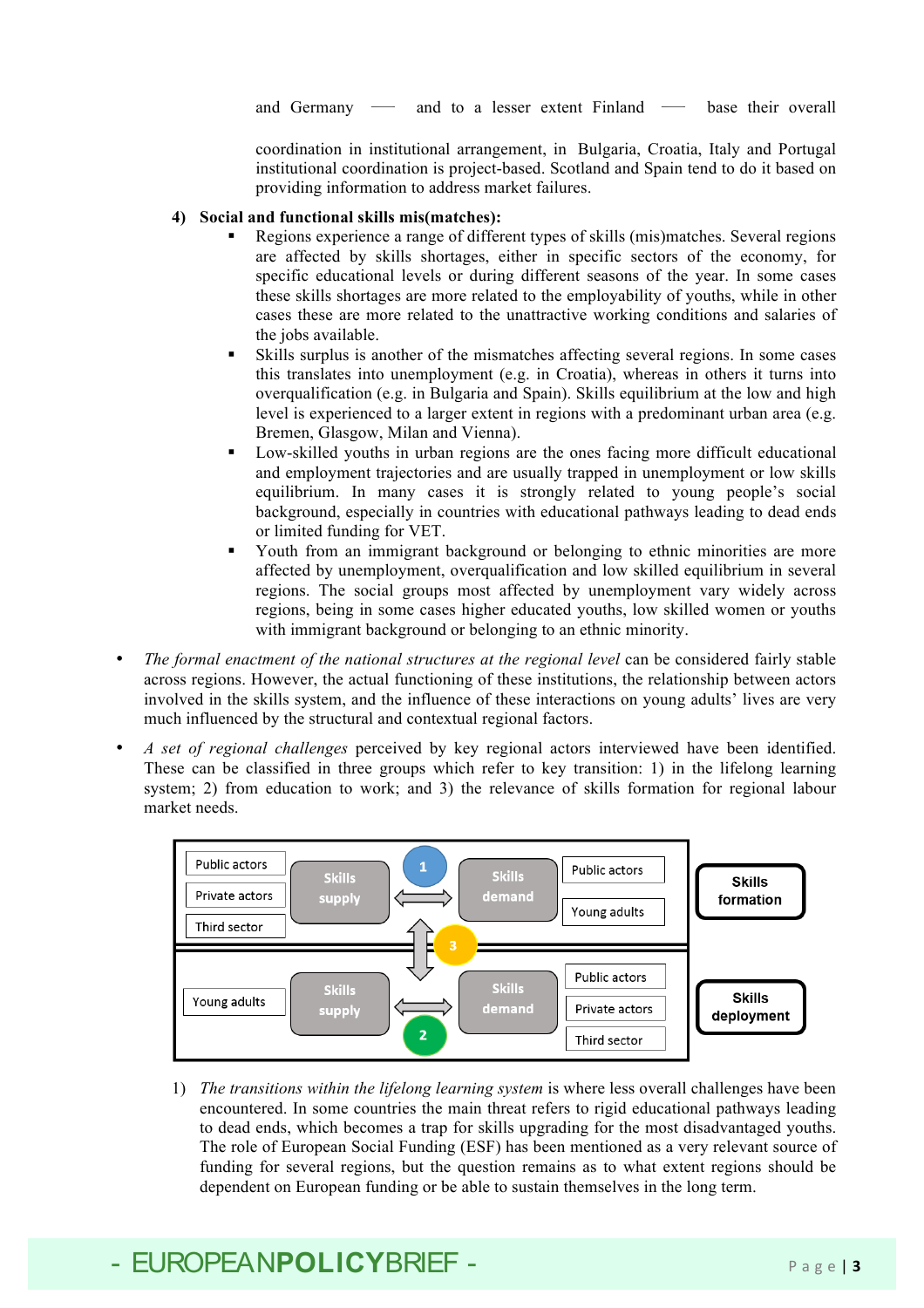2) *The education and labour market spheres* are largely disconnected in several regions. While in countries with less-developed VET systems and apprenticeship schemes its development is regarded as the only way to smooth youths transition to the labour market, those regions where VET and apprenticeships have a long-standing record struggle with the scarcity of vacancies in which to place students, and the quality of the training. Unsurprisingly, the most affected by these problems are socially disadvantaged youths.

Regional data systems providing information on current skills supply and demand are in place and have been deemed useful in several regions. However, the limitations of these labour intelligence systems have also been stressed, as their slow pace does not cater for the rapid socioeconomic and labour shocks, and struggles with the forecasting of future skills needs.

Initiatives to address the school to work transition vary across regions. While in some regions the solution proposed is to improve youth skills to meet the labour market demands, in other regions they claim that the main problem is the limited number of jobs available in the region or the precarious working conditions offered in the predominant sectors, which youths do not find attractive.

3) *The relevance of skills formation for the regional labour market* is a recurrent topic. In most regions the tension identified is to what extent the publicly-funded skills formation system should serve the needs of the private employers, even if it promotes youth employment. While most public authorities are willing to fund and provide general skills, employers are more interested in occupation, industry and firm-specific skills. The tension is even stronger in those regions where there is a predominant industry or sector (e.g. oil  $\&$  gas, tourism), as it might be the only feasible source of employment.

A cross-cutting issue across regions and countries is the employers' wish list with regards to youths' transversal and soft skills, as well as their positive attitudes and commitment to work. To what extent employers' claims might realistically fit with the standard level of maturity among youth at that life stage, and the working conditions offered by them, remains under discussion, as well as to what extent public institutions have to consider and fund transversal and soft skills.

### POLICY IMPLICATIONS AND RECOMMENDATIONS

- Skills policies are usually promoted and designed at the national level, and they do not always address cross-regional heterogeneity:
	- o *Consider regional differences and skills challenges when designing national skills policies* that are to be enacted and implemented at the regional and local level. Additional resources and support might be needed in some regions to attain the expected policy objectives.
	- o *Spare a thought for allowing for some degree of flexibility* in the decision- and policymaking at the local and regional level to better address specific local and regional needs.
- Most lifelong learning systems are designed to fit learners with specific characteristics, paying little attention to learners with non-standard trajectories:
	- o *Take into account alternative and/or more flexible educational pathways* to avoid deadends and limited opportunities for those young adults that do not follow a standard trajectory.
	- o *Consider regional variation*, as the profile of these young adults is likely to change across regions, as well as the educational and employment opportunities around them.
- Vocational education and training (VET) and apprenticeship schemes are regarded as the most common form of smoothing the transition from education to work for young adults, but it is a complex system that requires a lot of previous consideration and it might not be the solution for all youth: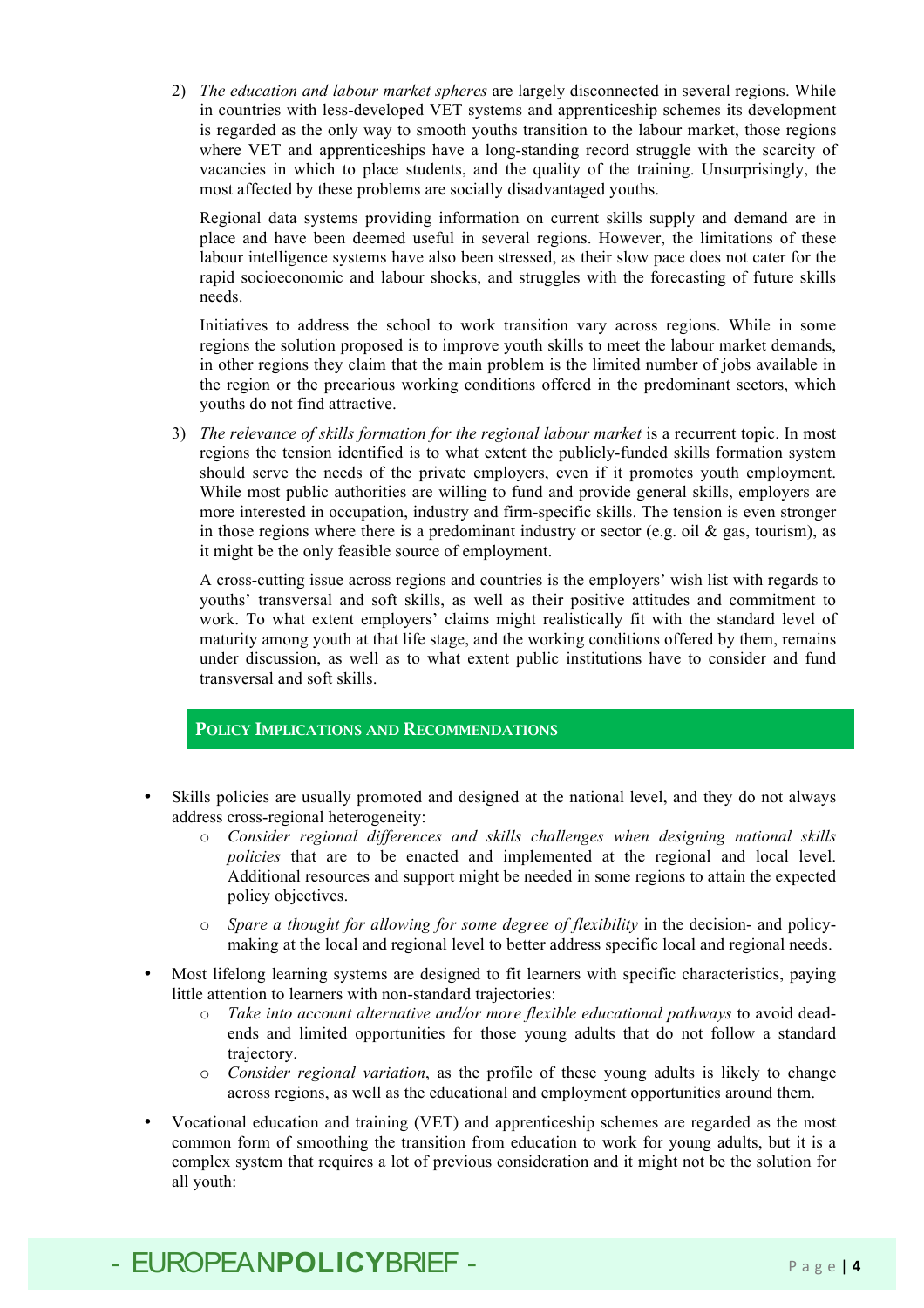- o *Take into account equality of access* to VET and into apprenticeship positions, as well as the *quality of the work-based training* to promote equality of opportunities and outcomes among youth.
- o *Consider alternative and/or complementary forms of facilitating labour market insertion* for youth with other educational levels who also struggle to find a job.
- Most skills policies aim to improve youth employability, but sometimes the main challenge might be in the limited and/or poor labour market demands:
	- o *Weigh up regional employment opportunities* with skills training.
	- o *Consider* yo*uth's expectations and preferences* when designing the offer of regional skills training, in addition to regional labour market needs.
- Most regional skills policies focus on the relevance of skills for the labour market demand, without bearing in mind that public funding should also commit to youth's and societal concerns:
	- o *Weigh up the funding and provision of skills formation* relevant to regional labour needs among public authorities, employers, third sector institutions and youths.
- Employers have high expectations with regards to youth transversal and soft skills, as well as positive attitudes and commitment to work. However, they might not be aware of their level of maturity:
	- o *Raise awareness* among employers about youth skills levels and expectations, as well as their need for working experience opportunities.

RESEARCH PARAMETERS

- Against the background of high fragmentation and persistent weakness and ineffectiveness of adult education policies across Europe, YOUNG\_ADULLLT sets out to enquire into the specific forms of embeddedness of these policies in the regional economy, the labour market, the education and training systems and the individual life projects of young adults.
- In the focus of attention are LLL policies aimed at creating economic growth and social inclusion that target young adults in vulnerable positions, for instance those not in education, employment or training (NEETs) or those in situations of social exclusion.
- YOUNG ADULLLT uses three different entry points:
	- **1.** On an **institutional** level, the project starts by focusing on various LLL policies and analyses their potentially competing (and possibly ambivalent) orientations and objectives;
	- **2.** On an **individual** level, the project focuses on the young adults' perceptions and expectations of these policies regarding their life projects. The objective is to yield insights into how the young peoples' life courses are impacted by these policies in terms of intended and unintended effects;
	- **3.** On a **structural** level, the project aims to critically analyse current developments of LLL policies in Europe to prevent ill-fitted policies from further exacerbating existing imbalances and disparities as well as at identifying best practices and patterns of coordinated policymaking at regional/local landscapes.
- The main contributions of the YOUNG ADULLLT research project are:
	- **1.** *New knowledge on the impact of LLL policies on young adults' life courses*, identifying the conditions, strategies, and necessities for policies to become effective;
	- **2.** *Insights on the innovations and potentials LLL policies unlock*, with a view to informal and non-formal learning to better address vulnerable groups;
	- **3.** *A better understanding of the structural relationships and functional match* between education and training and the labour market sectors;
	- **4.** *A thorough review of regional policies and initiatives* in the countries studied, identifying best practices and patterns of coordinated policy-making at local and regional levels.
- YOUNG ADULLLT approach to the work is characterised by:
	- o *A comparative study* of 18 regions in 9 countries: Austria (Upper Austria & Vienna), Bulgaria (Blagoevgrad & Plodiv), Croatia (Istria & Osijek-Baranja), Finland (Kainuu &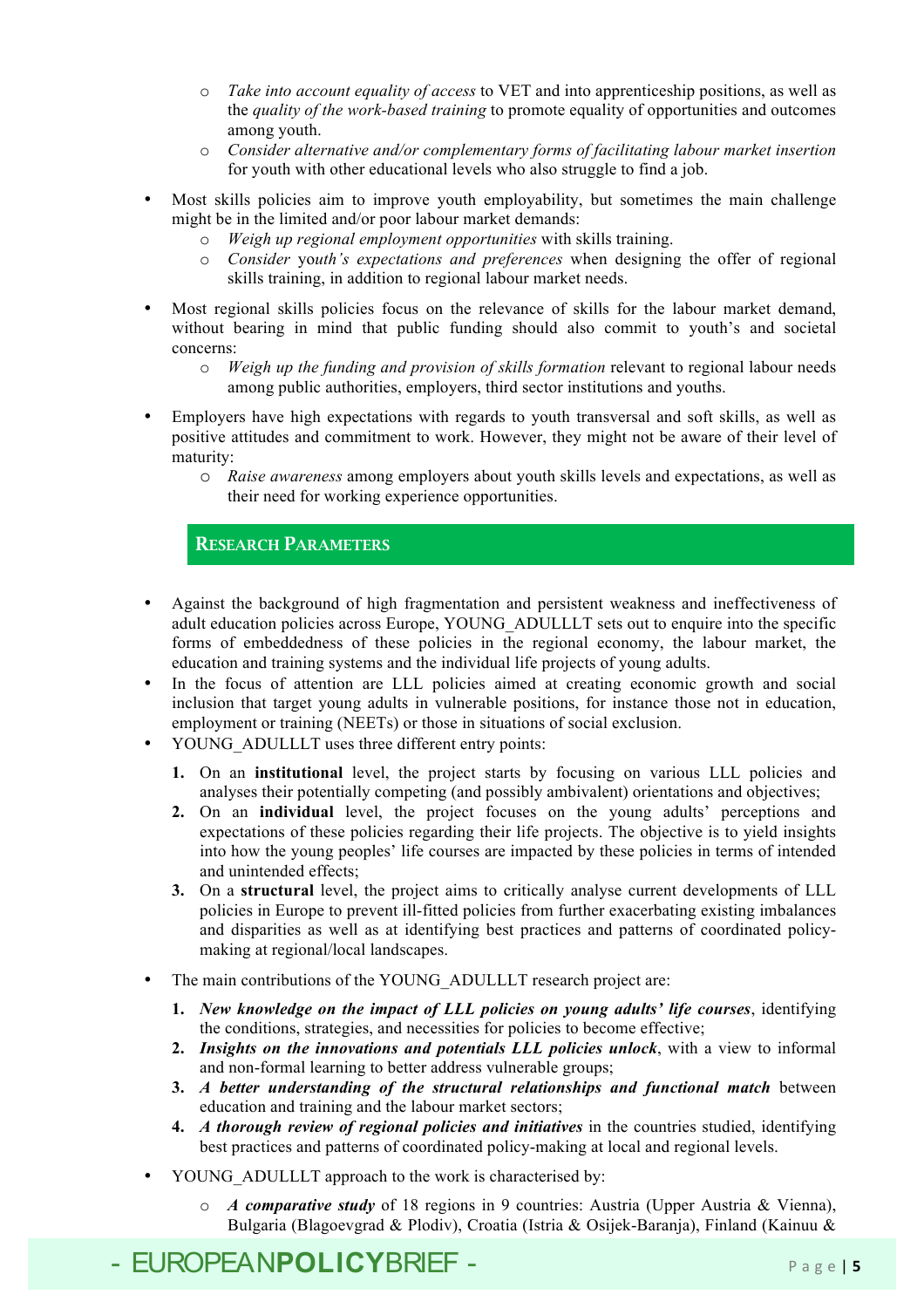Southwest Finland), Italy (Genoa & Milan), Germany (Bremen & Rhein-Main), Portugal (Alentejano Litoral & Vale do Ave), Spain (Girona & Málaga), and Scotland (Aberdeen and Glasgow), which brings together institutional and policy analyses;

- o *A multi-method multi-level research design* to grasp the interaction of the three levels (structural, institutional and individual);
- o *A particular focus on qualitative research* with young adults, employers and trainers/providers of education and training, complemented by quantitative analysis of the young adults' living conditions across Europe;
- o *An in-depth case-study analyses* of selected policies and regional/local landscapes within the project.
- The evidence, analysis and recommendations of this policy brief are drawn from the nine WP6 national reports providing evidence and analyses based on semi-structured interviews with key regional policymakers and stakeholders (n=81) and the review of relevant grey literature in the country and region (n=129).